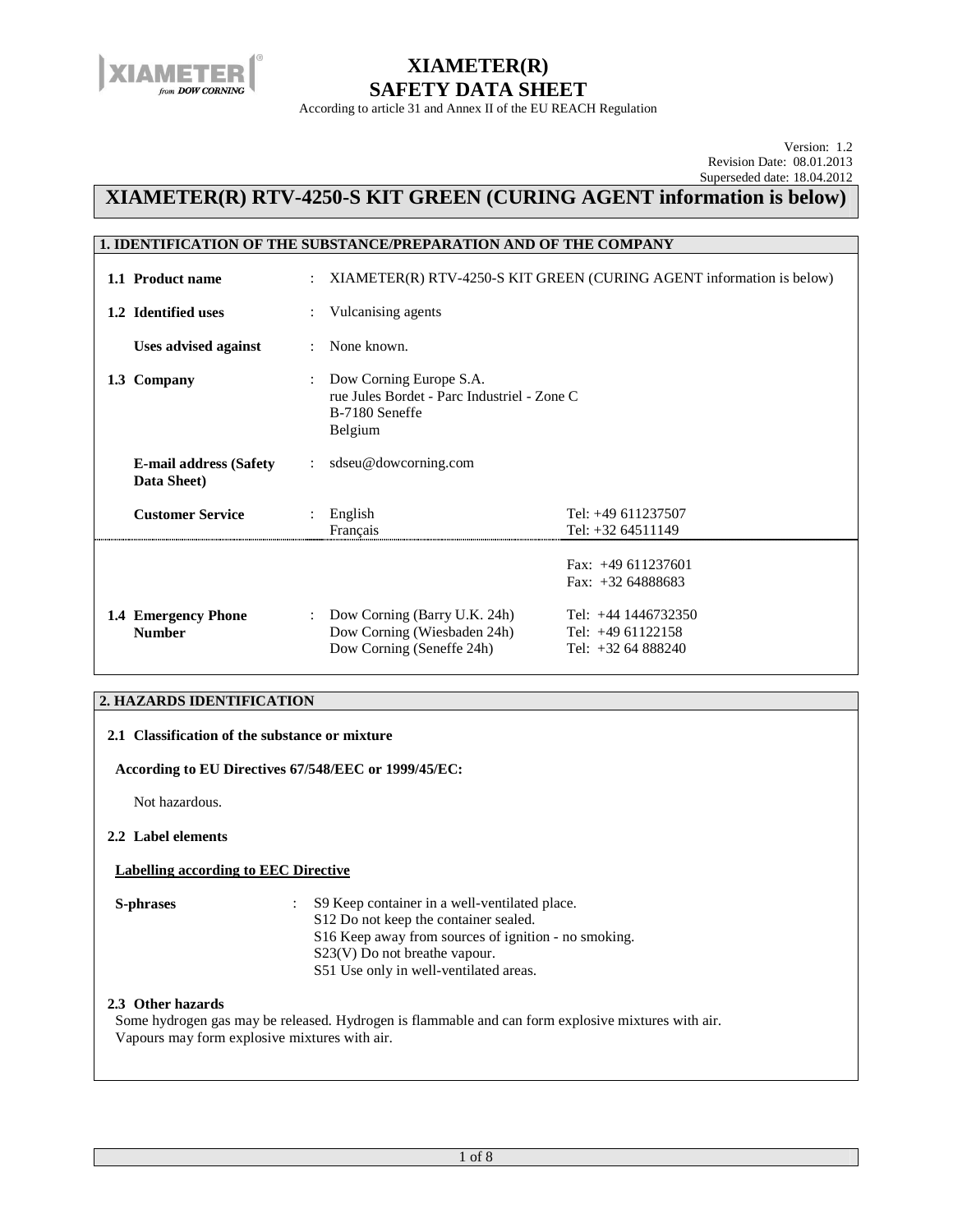

According to article 31 and Annex II of the EU REACH Regulation

Version: 1.2 Revision Date: 08.01.2013 Superseded date: 18.04.2012

## **XIAMETER(R) RTV-4250-S KIT GREEN (CURING AGENT information is below)**

### **3. COMPOSITION / INFORMATION ON INGREDIENTS**

**Chemical characterization:** Silicone elastomer

#### **According to EU Directives 67/548/EEC or 1999/45/EC:**

| <b>Name</b>                                                                                                                                                                                                                                                                                                                         | CAS-No.                                     | <b>EINECS/</b><br><b>ELINCS</b>        | <b>REACH</b><br><b>Registration</b>                  | Conc.<br>(% w/w) | <b>Classification</b>                                                                                                                                  |  |  |  |
|-------------------------------------------------------------------------------------------------------------------------------------------------------------------------------------------------------------------------------------------------------------------------------------------------------------------------------------|---------------------------------------------|----------------------------------------|------------------------------------------------------|------------------|--------------------------------------------------------------------------------------------------------------------------------------------------------|--|--|--|
| Octamethylcyclotetrasil<br>oxane                                                                                                                                                                                                                                                                                                    | 556-67-2                                    | No.<br>209-136-7                       | <b>Number</b><br>01-21195292<br>38-36                | 4.7              | Xn, Toxic for reproduction - category 3.<br>R <sub>62</sub><br>R <sub>53</sub>                                                                         |  |  |  |
| Decamethylcyclopentasi 541-02-6<br>loxane                                                                                                                                                                                                                                                                                           |                                             | 208-764-9                              | 01-21195113<br>$67-43$                               | 2.7              | Substance with a Community workplace<br>exposure limit                                                                                                 |  |  |  |
|                                                                                                                                                                                                                                                                                                                                     | According to Regulation (EC) No. 1272/2008: |                                        |                                                      |                  |                                                                                                                                                        |  |  |  |
| <b>Name</b>                                                                                                                                                                                                                                                                                                                         | CAS-No.                                     | <b>EINECS/</b><br><b>ELINCS</b><br>No. | <b>REACH</b><br><b>Registration</b><br><b>Number</b> | Conc.<br>(% w/w) | <b>Classification</b>                                                                                                                                  |  |  |  |
| Octamethylcyclotetrasil<br>oxane                                                                                                                                                                                                                                                                                                    | 556-67-2                                    | 209-136-7                              | 01-21195292<br>38-36                                 | 4.7              | Flammable liquid: Category 3 - H226<br>Reproductive toxicity (Inhalation - vapour):<br>Category 2 - H361f<br>Chronic aquatic hazard: Category 4 - H413 |  |  |  |
| Decamethylcyclopentasi 541-02-6<br>loxane                                                                                                                                                                                                                                                                                           |                                             | 208-764-9                              | 01-21195113<br>$67-43$                               | 2.7              | Substance with a Community workplace exposure<br>limit                                                                                                 |  |  |  |
| For the full text of the R-phrases mentioned in this Section, see Section 16.<br>For the full text of the H-Statements mentioned in this Section, see Section 16.<br>CLP classifications are based on all current available data including from known international organizations. These classifications are subject to revision as |                                             |                                        |                                                      |                  |                                                                                                                                                        |  |  |  |

more information becomes available.

#### **4. FIRST AID MEASURES**

| 4.1 Description of First Aid Measures:                                                                                      |                                        |  |  |  |
|-----------------------------------------------------------------------------------------------------------------------------|----------------------------------------|--|--|--|
| No first aid should be needed.<br>On contact with eyes<br>÷                                                                 |                                        |  |  |  |
| No first aid should be needed.<br>On skin contact<br>÷<br>Remove to fresh air. Obtain medical attention.<br>If inhaled<br>÷ |                                        |  |  |  |
|                                                                                                                             |                                        |  |  |  |
| On ingestion                                                                                                                | Obtain medical attention.<br>$\bullet$ |  |  |  |
|                                                                                                                             |                                        |  |  |  |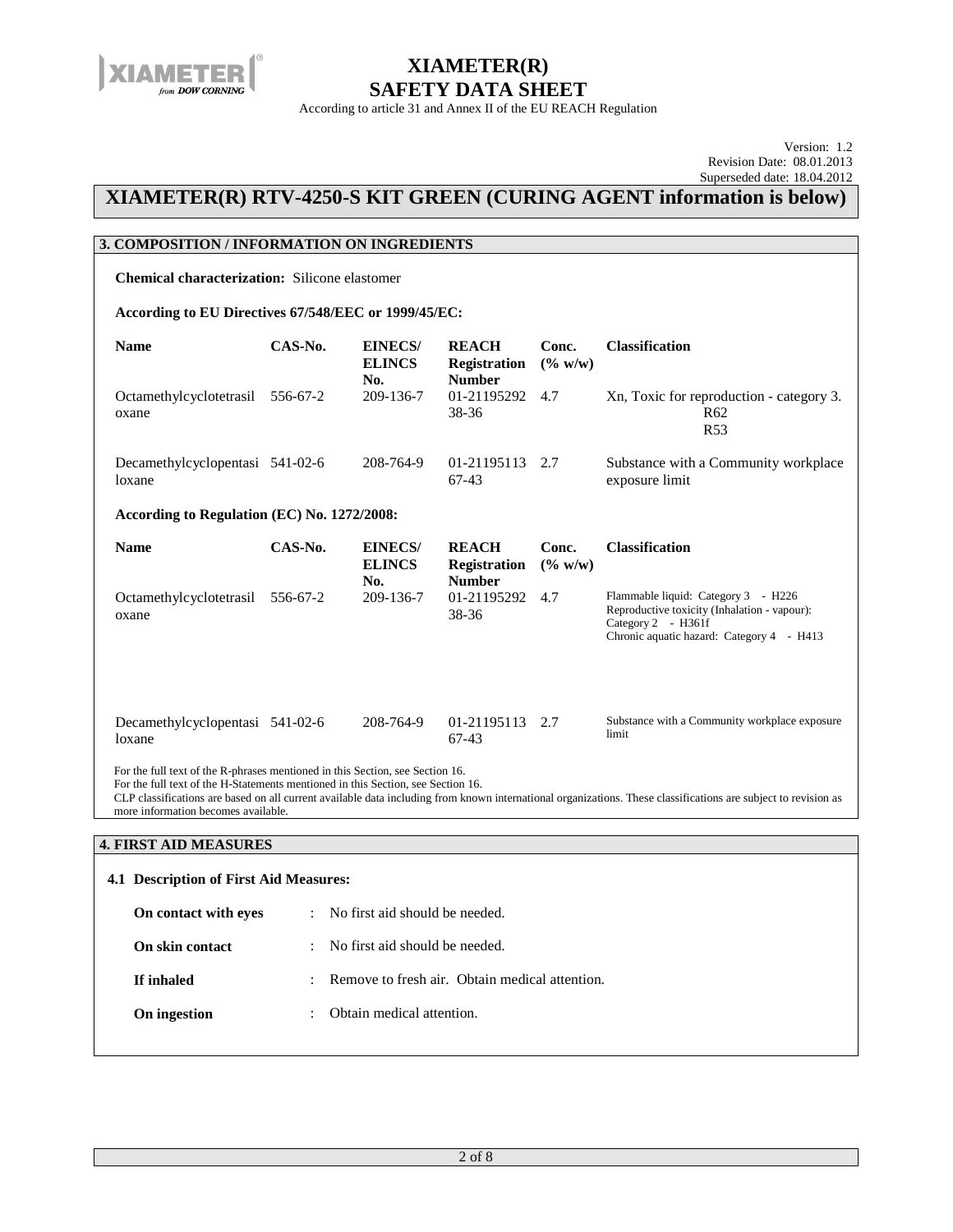

According to article 31 and Annex II of the EU REACH Regulation

Version: 1.2 Revision Date: 08.01.2013 Superseded date: 18.04.2012

## **XIAMETER(R) RTV-4250-S KIT GREEN (CURING AGENT information is below)**

| <b>5. FIRE-FIGHTING MEASURES</b>               |                                                                                                                                                                                                                                                                                                                                                                                                                                                                                                  |
|------------------------------------------------|--------------------------------------------------------------------------------------------------------------------------------------------------------------------------------------------------------------------------------------------------------------------------------------------------------------------------------------------------------------------------------------------------------------------------------------------------------------------------------------------------|
| 5.1 Suitable extinguishing<br>media            | On large fires use AFFF alcohol compatible foam or water spray (fog). On small fires use<br>AFFF alcohol compatible foam, CO2 or water spray (fog). Water can be used to cool fire<br>exposed containers. Most fire extinguishing media will cause hydrogen release. Thus, in<br>poorly ventilated or confined spaces, the accumulation of hydrogen may result in flash fire<br>or explosion if ignited. Applying foam may release flammable hydrogen gas that can be<br>trapped under the foam. |
| Unsuitable extinguishing<br>media              | Dry powder. Do not allow extinguishing medium to contact container contents.                                                                                                                                                                                                                                                                                                                                                                                                                     |
| 5.2 Hazards during fire<br>fighting            | Vapours may form explosive mixtures with air.                                                                                                                                                                                                                                                                                                                                                                                                                                                    |
| <b>Hazardous Combustion</b><br><b>Products</b> | Thermal breakdown of this product during fire or very high heat conditions may evolve<br>the following decomposition products: Silica. Carbon oxides and traces of incompletely<br>burned carbon compounds. Formaldehyde. Hydrogen. Chlorine compounds. Nitrogen<br>products.                                                                                                                                                                                                                    |
| 5.3 Special protective<br>equipment/procedures | A self-contained respirator and protective clothing should be worn. Determine the need to<br>evacuate or isolate the area according to your local emergency plan. Use water spray to<br>keep fire exposed containers cool.                                                                                                                                                                                                                                                                       |

| <b>6. ACCIDENTAL RELEASE MEASURES</b>                                         |  |                                                                                                                                                                                                                                                                                                                 |  |
|-------------------------------------------------------------------------------|--|-----------------------------------------------------------------------------------------------------------------------------------------------------------------------------------------------------------------------------------------------------------------------------------------------------------------|--|
| 6.1 Personal precautions,<br>protective equipment and<br>emergency procedures |  | Wear proper protective equipment.                                                                                                                                                                                                                                                                               |  |
| 6.2 Environmental<br>precautions                                              |  | : Prevent from spreading or entering into drains, ditches or rivers by using sand, earth or<br>other appropriate barriers.                                                                                                                                                                                      |  |
| 6.3 Methods and materials for<br>containment and cleaning<br>up               |  | Determine the need to evacuate or isolate the area according to your local emergency plan.<br>Very large spills should be contained by bunding, etc procedures. Mop, wipe or soak up<br>with absorbent material and place in a vented container. The spilled product produces an<br>extremely slippery surface. |  |

|                             | 7. HANDLING AND STORAGE |                                                                                                                                                                                                                                                                                                                                                |  |  |
|-----------------------------|-------------------------|------------------------------------------------------------------------------------------------------------------------------------------------------------------------------------------------------------------------------------------------------------------------------------------------------------------------------------------------|--|--|
| 7.1 Advice on safe handling |                         | : General ventilation is required. Local ventilation is recommended. Avoid eye contact.<br>Do not breathe vapour. Do not empty into drains.                                                                                                                                                                                                    |  |  |
| 7.2 Advice on storage       |                         | This product slowly evolves hydrogen on storage. Keep only in a vented container in a<br>well ventilated area. Keep container closed and store away from water or moisture. Do<br>not store in or use glass containers.<br>Vapours may form explosive mixtures with air.<br>Storage temperature: minimum $0^{\circ}$ C, maximum $30^{\circ}$ C |  |  |
| 7.3 Specific uses           |                         | Refer to technical data sheet available on request.                                                                                                                                                                                                                                                                                            |  |  |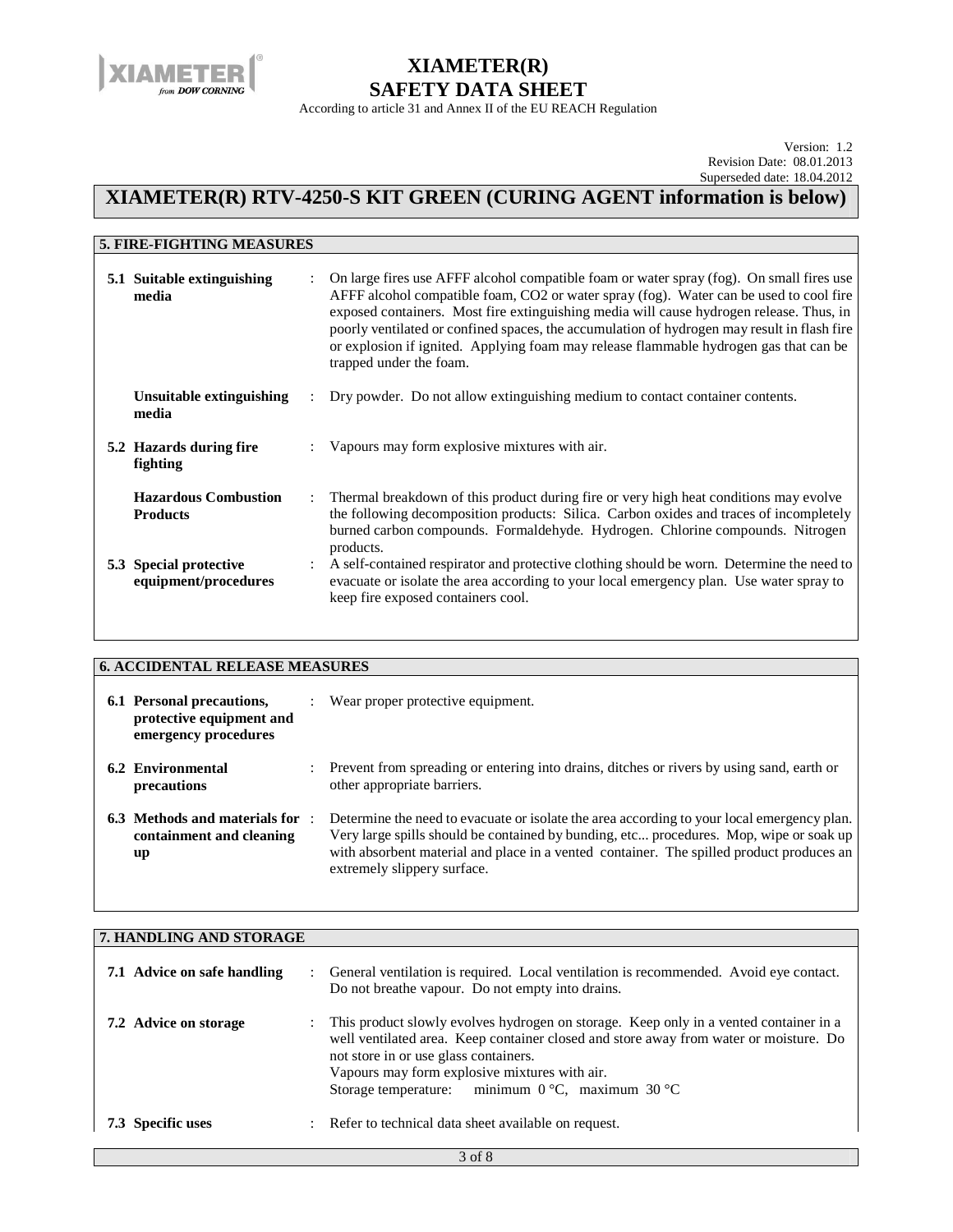

According to article 31 and Annex II of the EU REACH Regulation

Version: 1.2 Revision Date: 08.01.2013 Superseded date: 18.04.2012

### **XIAMETER(R) RTV-4250-S KIT GREEN (CURING AGENT information is below)**

### **8. EXPOSURE CONTROLS / PERSONAL PROTECTION**

| 8.1 Control parameters                    |                                                      |                                                                                                                                                                                                                                                                                                                                                                                                                                                                                                               |  |  |  |  |
|-------------------------------------------|------------------------------------------------------|---------------------------------------------------------------------------------------------------------------------------------------------------------------------------------------------------------------------------------------------------------------------------------------------------------------------------------------------------------------------------------------------------------------------------------------------------------------------------------------------------------------|--|--|--|--|
| <b>Name</b>                               | CAS-No.                                              | <b>Exposure Limits</b>                                                                                                                                                                                                                                                                                                                                                                                                                                                                                        |  |  |  |  |
| Octamethylcyclotetrasiloxane              | 556-67-2                                             | 10 ppm TWA Dow Corning recommendation.                                                                                                                                                                                                                                                                                                                                                                                                                                                                        |  |  |  |  |
| Decamethylcyclopentasiloxane              | $541 - 02 - 6$                                       | 10 ppm TWA Dow Corning recommendation.                                                                                                                                                                                                                                                                                                                                                                                                                                                                        |  |  |  |  |
| 8.2 Exposure controls                     |                                                      |                                                                                                                                                                                                                                                                                                                                                                                                                                                                                                               |  |  |  |  |
| <b>Engineering Controls</b>               |                                                      | Ventilation: Refer to Section 7.1                                                                                                                                                                                                                                                                                                                                                                                                                                                                             |  |  |  |  |
| <b>Personal protection equipment</b>      |                                                      |                                                                                                                                                                                                                                                                                                                                                                                                                                                                                                               |  |  |  |  |
| <b>Respiratory protection</b>             | exceeded.<br>self-contained respirator.<br>supplier. | Suitable respiratory protection should be worn if the product is used in large quantities,<br>confined spaces or in other circumstances where the OEL may be approached or<br>Depending on the working conditions, wear a respiratory mask with filter(s) A or use a<br>The choice of a filter type depends on the amount and type of chemical being handled in<br>the workplace. Regarding filter characteristics, contact your respiratory protection                                                       |  |  |  |  |
| <b>Hand protection</b>                    | $\ddot{\cdot}$                                       | Gloves are not normally required.                                                                                                                                                                                                                                                                                                                                                                                                                                                                             |  |  |  |  |
| <b>Eye/face protection</b>                | Safety glasses should be worn.                       |                                                                                                                                                                                                                                                                                                                                                                                                                                                                                                               |  |  |  |  |
| <b>Skin protection</b>                    |                                                      | Protective equipment is not normally necessary.                                                                                                                                                                                                                                                                                                                                                                                                                                                               |  |  |  |  |
| <b>Hygiene</b> measures                   | drinking or smoking.                                 | Exercise good industrial hygiene practice. Wash after handling, especially before eating,                                                                                                                                                                                                                                                                                                                                                                                                                     |  |  |  |  |
| <b>Additional information</b>             |                                                      | These precautions are for room temperature handling. Use at elevated temperature or<br>aerosol/spray applications may require added precautions. For further information<br>regarding the use of silicones / organic oils in consumer aerosol applications, please refer<br>to the guidance document regarding the use of these types of materials in consumer<br>aerosol applications that has been developed by the silicone industry (www.SEHSC.com)<br>or contact the Dow Corning customer service group. |  |  |  |  |
| <b>Environmental exposure</b><br>controls | Refer to section 6 and 12.                           |                                                                                                                                                                                                                                                                                                                                                                                                                                                                                                               |  |  |  |  |

### **9. PHYSICAL AND CHEMICAL PROPERTIES**

**Form** : Liquid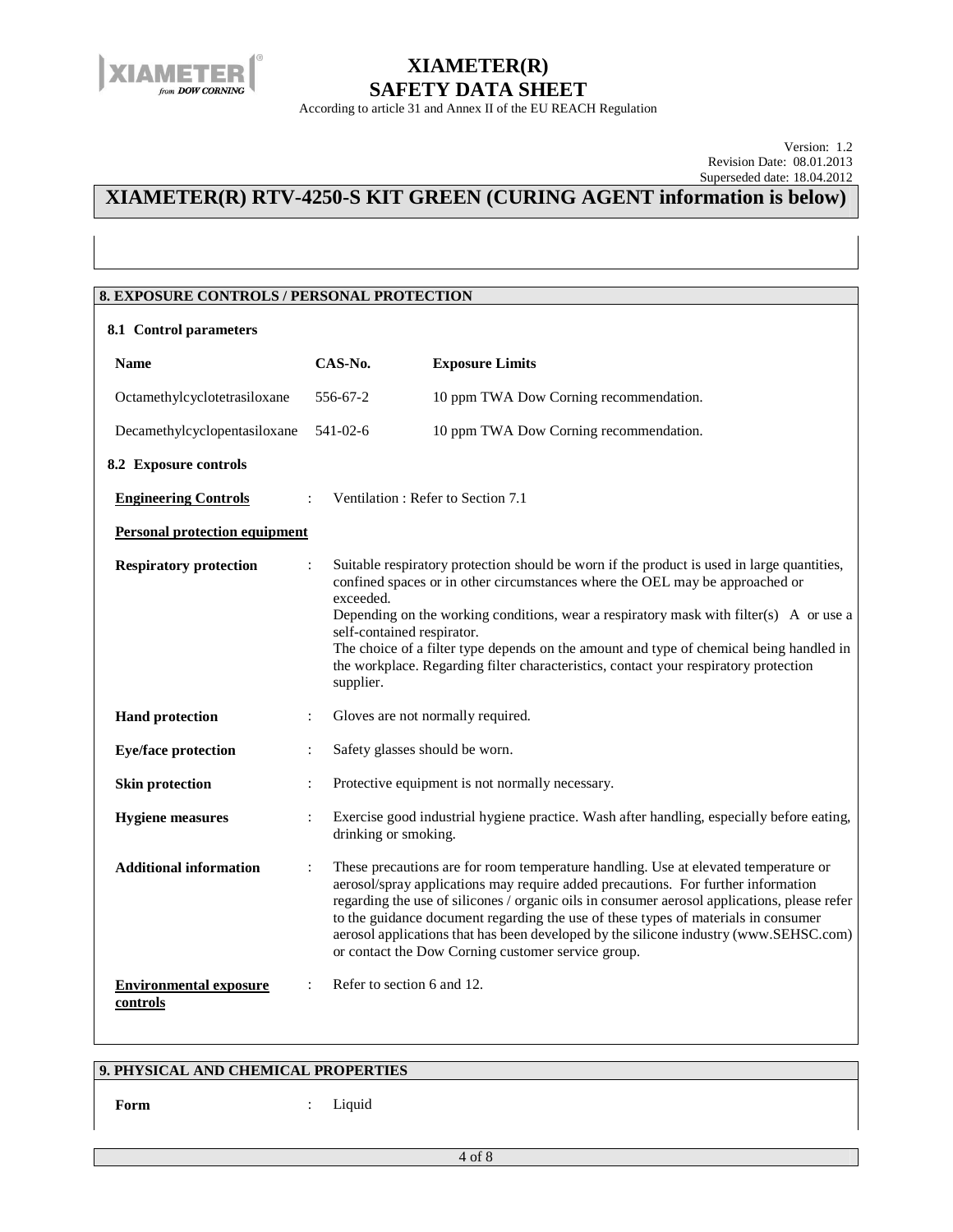

According to article 31 and Annex II of the EU REACH Regulation

Version: 1.2 Revision Date: 08.01.2013 Superseded date: 18.04.2012

## **XIAMETER(R) RTV-4250-S KIT GREEN (CURING AGENT information is below)**

| <b>Colour</b>                                                                      | $\ddot{\cdot}$       | Green                                                                                                                                                                    |
|------------------------------------------------------------------------------------|----------------------|--------------------------------------------------------------------------------------------------------------------------------------------------------------------------|
| Odour                                                                              | $\ddot{\cdot}$       | None                                                                                                                                                                     |
| <b>Boiling point/range</b>                                                         | ÷                    | $>100\,^{\circ}\mathrm{C}$                                                                                                                                               |
| <b>Flash point</b>                                                                 | $\ddot{\cdot}$       | 72.5 °C (Seta Closed Cup)                                                                                                                                                |
| <b>Explosive properties</b>                                                        | ÷                    | N <sub>0</sub><br>Some hydrogen gas may be released. Hydrogen is flammable and can form explosive<br>mixtures with air.<br>Vapours may form explosive mixtures with air. |
| <b>Specific Gravity</b>                                                            | $\ddot{\phantom{a}}$ | 0.97                                                                                                                                                                     |
| <b>Viscosity</b>                                                                   | $\ddot{\cdot}$       | 150 mPa s at $25^{\circ}$ C.                                                                                                                                             |
| <b>Oxidizing properties</b>                                                        | ÷                    | N <sub>0</sub>                                                                                                                                                           |
| The above information is not intended for use in preparing product specifications. |                      |                                                                                                                                                                          |

#### **10. STABILITY AND REACTIVITY**

| 10.1 Reactivity                            |                      | Hydrogen is liberated on contact with water, alcohols, acidic or basic materials, many<br>metals or metallic compounds and can form explosive mixtures in air.                                                                                                                |
|--------------------------------------------|----------------------|-------------------------------------------------------------------------------------------------------------------------------------------------------------------------------------------------------------------------------------------------------------------------------|
| 10.2 Stability                             | $\ddot{\phantom{0}}$ | Stable under normal usage conditions.                                                                                                                                                                                                                                         |
| 10.3 Possibility of hazardous<br>reactions |                      | Some hydrogen gas may be released. Hydrogen is flammable and can form explosive<br>mixtures with air.                                                                                                                                                                         |
| 10.4 Conditions to avoid                   |                      | $:$ None established.                                                                                                                                                                                                                                                         |
| 10.5 Materials to avoid                    |                      | : Can react with strong oxidising agents.                                                                                                                                                                                                                                     |
| 10.6 Hazardous decomposition<br>products   | $\ddot{\phantom{a}}$ | Thermal breakdown of this product during fire or very high heat conditions may evolve<br>the following decomposition products: Silica. Carbon oxides and traces of incompletely<br>burned carbon compounds. Formaldehyde. Hydrogen. Chlorine compounds. Nitrogen<br>products. |

### **11. TOXICOLOGICAL INFORMATION**

| <b>Acute toxicity:</b> |                |                                                                                 |  |  |
|------------------------|----------------|---------------------------------------------------------------------------------|--|--|
| On contact with eyes   |                | May cause temporary discomfort.                                                 |  |  |
| On skin contact        | $\bullet$      | No adverse effects are normally expected.                                       |  |  |
| If inhaled             | $\ddot{\cdot}$ | No significant effects expected from a single short-term exposure.              |  |  |
| On ingestion           | ٠              | Small amounts transferred to the mouth by fingers during use should not injure. |  |  |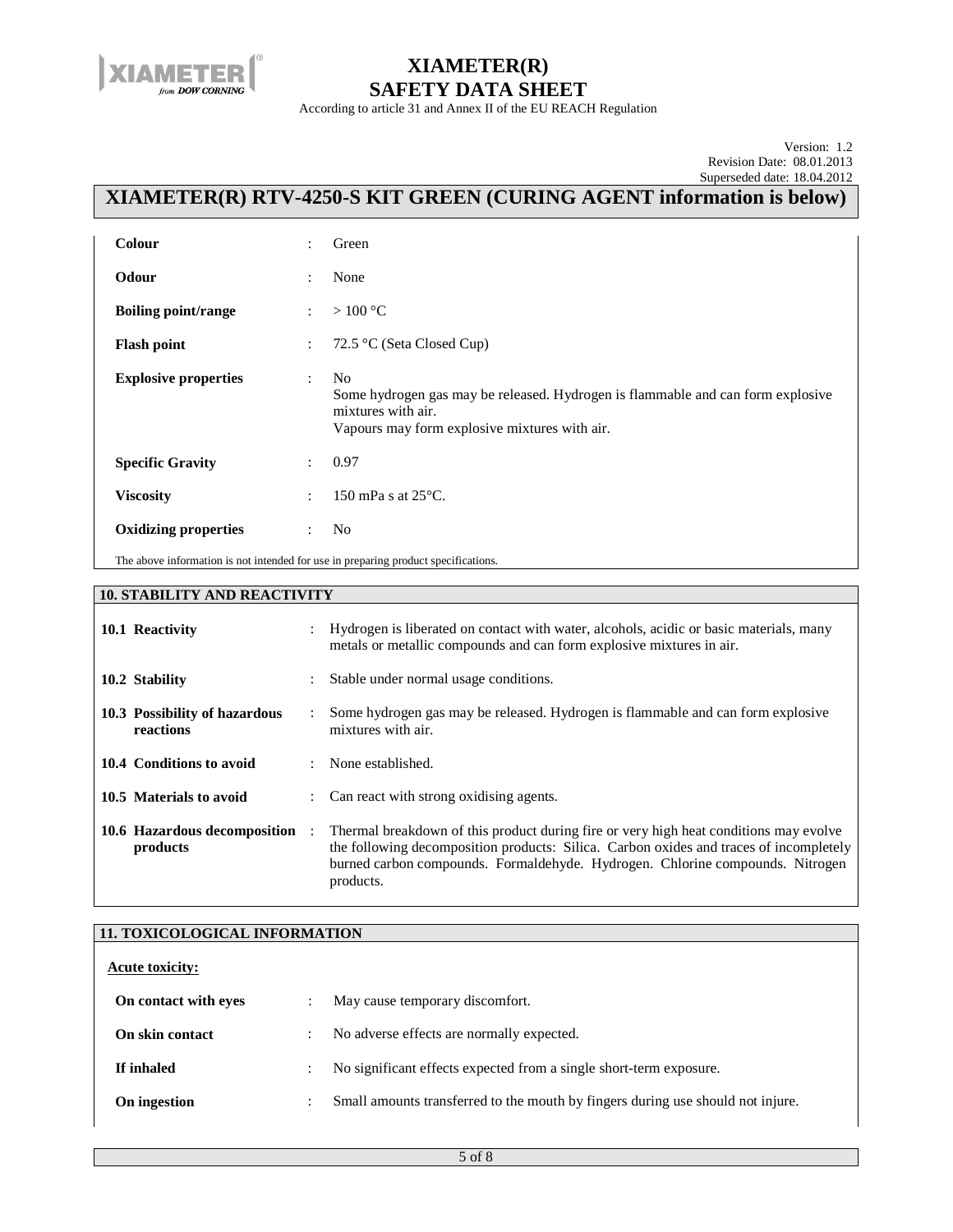

According to article 31 and Annex II of the EU REACH Regulation

Version: 1.2 Revision Date: 08.01.2013 Superseded date: 18.04.2012

 $\mathbf{r}$ 

## **XIAMETER(R) RTV-4250-S KIT GREEN (CURING AGENT information is below)**

| <b>Chronic toxicity:</b>                              |                |                                                                                                                                                                                                                                                                                                                                                                                                                                                                                                                                                                                                                                                                                                                                                                                                                                                                                                                                                                                                                                                                                                                                                                                                                                                                                                                                                                                                                                                                                                                                                                                                                                                                                                                                                                                                                                                                                                                    |
|-------------------------------------------------------|----------------|--------------------------------------------------------------------------------------------------------------------------------------------------------------------------------------------------------------------------------------------------------------------------------------------------------------------------------------------------------------------------------------------------------------------------------------------------------------------------------------------------------------------------------------------------------------------------------------------------------------------------------------------------------------------------------------------------------------------------------------------------------------------------------------------------------------------------------------------------------------------------------------------------------------------------------------------------------------------------------------------------------------------------------------------------------------------------------------------------------------------------------------------------------------------------------------------------------------------------------------------------------------------------------------------------------------------------------------------------------------------------------------------------------------------------------------------------------------------------------------------------------------------------------------------------------------------------------------------------------------------------------------------------------------------------------------------------------------------------------------------------------------------------------------------------------------------------------------------------------------------------------------------------------------------|
| On skin contact                                       | $\ddot{\cdot}$ | No adverse effects are normally expected.                                                                                                                                                                                                                                                                                                                                                                                                                                                                                                                                                                                                                                                                                                                                                                                                                                                                                                                                                                                                                                                                                                                                                                                                                                                                                                                                                                                                                                                                                                                                                                                                                                                                                                                                                                                                                                                                          |
| If inhaled                                            |                | Suspected of damaging fertility.                                                                                                                                                                                                                                                                                                                                                                                                                                                                                                                                                                                                                                                                                                                                                                                                                                                                                                                                                                                                                                                                                                                                                                                                                                                                                                                                                                                                                                                                                                                                                                                                                                                                                                                                                                                                                                                                                   |
| On ingestion                                          |                | Small amounts transferred to the mouth by fingers during use should not injure.                                                                                                                                                                                                                                                                                                                                                                                                                                                                                                                                                                                                                                                                                                                                                                                                                                                                                                                                                                                                                                                                                                                                                                                                                                                                                                                                                                                                                                                                                                                                                                                                                                                                                                                                                                                                                                    |
| <b>Toxicokinetics, metabolism</b><br>and distribution |                | No specific information is available.                                                                                                                                                                                                                                                                                                                                                                                                                                                                                                                                                                                                                                                                                                                                                                                                                                                                                                                                                                                                                                                                                                                                                                                                                                                                                                                                                                                                                                                                                                                                                                                                                                                                                                                                                                                                                                                                              |
| <b>Other Health Hazard</b><br><b>Information</b>      |                | Octamethylcyclotetrasiloxane administered to rats by inhalation at concentrations of 500<br>and 700 ppm resulted in statistically significant decreases in the number of pups born and<br>the live litter size in both the first and second generations. Prolonged estrous cycles, and<br>decreased mating and fertility indices were observed following 700 ppm exposure in the<br>second generation only. There were also increases in the incidence of deliveries of<br>offspring extending over an unusually long time period (dystocia). Results from a 2 year<br>repeated vapor inhalation exposure study to rats of octamethylcyclotetrasiloxane (D4)<br>indicate effects (benign uterine adenomas) in the uterus of female animals. This finding<br>occurred at the highest exposure dose (700 ppm) only. Studies to date have not<br>demonstrated if these effects occur through pathways that are relevant to humans. Based<br>on the available information on its potential to cause harm to human health, Health<br>Canada, in a 2008 screening assessment, has concluded that octamethylcyclotetrasiloxane<br>is not entering the environment in a quantity or concentration or under conditions that<br>constitute or may constitute a danger in Canada to human life or health<br>(http://www.ec.gc.ca/substances/ese/eng/challenge/batch2/batch2_556-67-2.cfm).<br>Repeated exposure in rats to D4 resulted in what appears to be protoporphyrin<br>accumulation in the liver. Without knowledge of the specific mechanism leading to the<br>protoporphyrin accumulation the relevance of this finding to humans is unknown.<br>Product may emit formaldehyde vapour at temperatures above 150°C in the presence of<br>air. Formaldehyde vapour is a suspected carcinogen, toxic by inhalation and irritating to<br>eyes and the respiratory system. Exposure limits should be strictly respected. |
| $\mathbf{1}$<br>Based on product test data.<br>C      |                |                                                                                                                                                                                                                                                                                                                                                                                                                                                                                                                                                                                                                                                                                                                                                                                                                                                                                                                                                                                                                                                                                                                                                                                                                                                                                                                                                                                                                                                                                                                                                                                                                                                                                                                                                                                                                                                                                                                    |

Based on test data from similar products.

#### **12. ECOLOGICAL INFORMATION**

#### **12.1 Ecotoxicity effects**

No adverse effects on aquatic organisms.

#### **12.2 Persistence and degradability**

Siloxanes are removed from water by sedimentation or binding to sewage sludge. In soil, siloxanes are degraded.

#### **12.3 Bioaccumulation**

No bioaccumulation potential.

#### **12.4 Release to waters / Mobility in soil**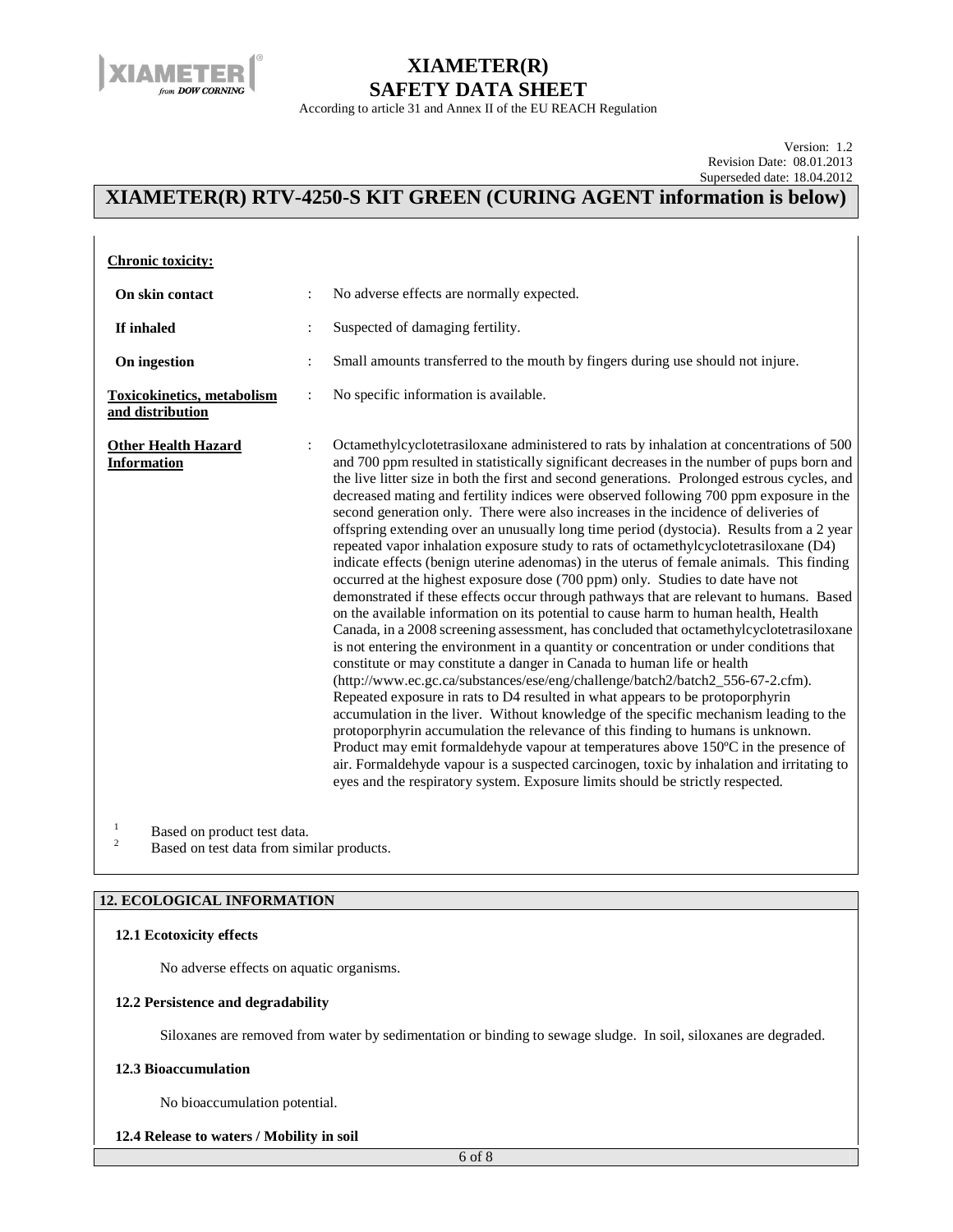

According to article 31 and Annex II of the EU REACH Regulation

Version: 1.2 Revision Date: 08.01.2013 Superseded date: 18.04.2012

### **XIAMETER(R) RTV-4250-S KIT GREEN (CURING AGENT information is below)**

#### **Fate and effects in waste water treatment plants:**

Removed > 90% by binding onto sewage sludge. No adverse effects on bacteria. The siloxanes in this product do not contribute to the BOD.

### **13. DISPOSAL CONSIDERATIONS**

| <b>Product and packaging</b> | Dispose of in accordance with local regulations. According to the European Waste       |  |
|------------------------------|----------------------------------------------------------------------------------------|--|
| disposal                     | Catalogue, Waste Codes are not product specific, but application specific. Waste codes |  |
|                              | should be assigned by the user, preferably in discussion with the waste disposal       |  |
|                              | authorities.                                                                           |  |

### **14. TRANSPORT INFORMATION**

#### **Road / Rail (ADR/RID)**

Not subject to ADR/RID.

#### **Sea transport (IMDG)**

Not subject to IMDG code.

#### **Air transport (IATA)**

Not subject to IATA regulations.

**Remarks** : VENTED PACKAGES ARE FORBIDDEN FOR AIR TRANSPORT.

### **15. REGULATORY INFORMATION**

| 15.1 Safety, health and environmental regulations/legislation specific for the substance or mixture |                                                                                                                                    |  |  |  |
|-----------------------------------------------------------------------------------------------------|------------------------------------------------------------------------------------------------------------------------------------|--|--|--|
| <b>Status</b>                                                                                       |                                                                                                                                    |  |  |  |
| <b>IECSC</b>                                                                                        | All ingredients listed or exempt.                                                                                                  |  |  |  |
| <b>ENCS/ISHL</b>                                                                                    | Consult your local Dow Corning office.                                                                                             |  |  |  |
| <b>KECL</b>                                                                                         | One or more ingredients are not listed or exempt or identified.                                                                    |  |  |  |
| <b>EINECS</b>                                                                                       | All ingredients listed, exempt or notified (ELINCS).                                                                               |  |  |  |
| <b>TSCA</b>                                                                                         | All chemical substances in this material are included on or exempted from listing on the<br>TSCA Inventory of Chemical Substances. |  |  |  |
| <b>AICS</b>                                                                                         | All ingredients listed, exempt or notified.                                                                                        |  |  |  |
| <b>DSL</b>                                                                                          | Consult your local Dow Corning office.                                                                                             |  |  |  |